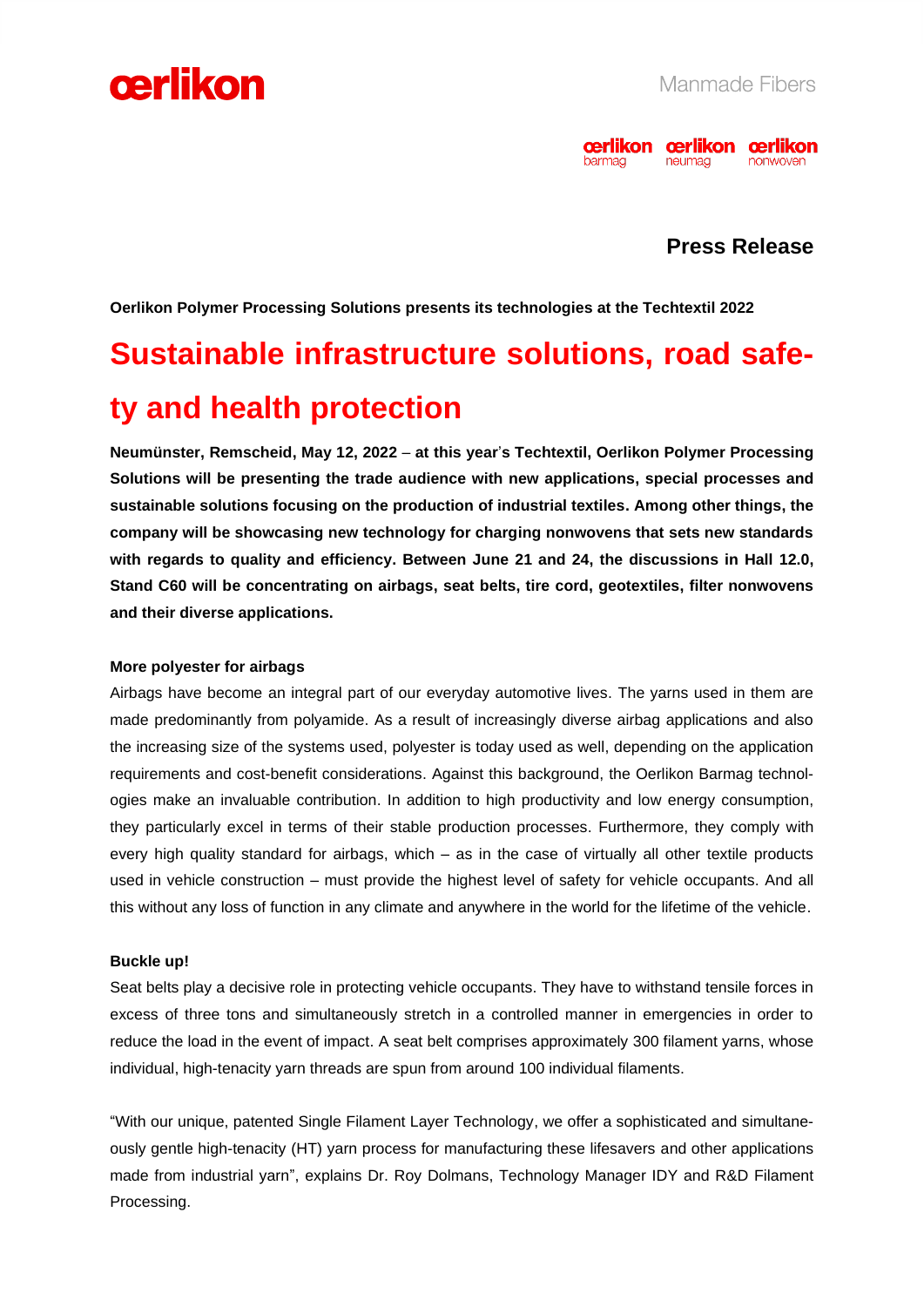# cerlikon

#### **Invisible, but essential** – **road reinforcement using geotextiles**

But it not just inside vehicles, but also under them, that industrial yarns reveal their strengths. Low stretch, ultra-high tenacity, high rigidity – industrial yarns offer outstanding properties for the demanding tasks carried out by geotextiles; for instance, as geogrids in the base course system under asphalt. Normally, geotextiles have extremely high yarn titers of up to 24,000 denier. Oerlikon Barmag system concepts simultaneously manufacture three filament yarns of 6,000 denier each. Due to the high spinning titers, fewer yarns can be plied together to the required geo-yarn titer in a more cost- and energyefficient manner.

### **hycuTEC** – **technological quantum leap for filter media**

In the case of its hycuTEC hydro-charging solution, Oerlikon Neumag offers a new technology for charging nonwovens that increases filter efficiency to more than 99.99%. For meltblown producers, this means material savings of 30% with significantly superior filter performance. For end users, the consequence is noticeably improved comfort resulting from significantly reduced breathing resistance. With its considerably lower water and energy consumption, this new development is also a futureproof, sustainable technology.

### **New high-tech Staple Fiber Technology Center**

Extending to around 2,100 m<sup>2</sup>, Oerlikon Neumag in Neumünster is home to one of the world's largest staple fiber technology centers. As of now, these state-of-the-art staple fiber technologies are also available for customer-specific trials.

The focus during the planning and the design of the Technology Center was on optimizing components and processes. Here, special attention was paid to ensuring the process and production parameters in the Technology Center system could be simply and reliably transferred to production systems. "We are not only able to run all standard products available on the market at our Technology Center, it also offers us the perfect prerequisites for the development of new processes and products", explains Tilman Reutter, Technology Manager - Head of Staple Fiber Process. Here, the fiber tape processing line is modular in design. All components can be combined with each other as required. And comprehensive set-up options supply detailed findings for the respective process for various fiber products.

The Technology Center is also equipped with two spinning positions for mono- and bi-component processes. The same round spin packs are used for both processes, characterized by excellent fiber quality and properties and meanwhile very successfully deployed in all Oerlikon Neumag production systems. Furthermore, the spinning plant is complemented by automation solutions such as spin pack scraper robots, for example. "In future, we will be able to focus more strongly on the special requirements of our customers in the development of our product lines", comments Tilman Reutter.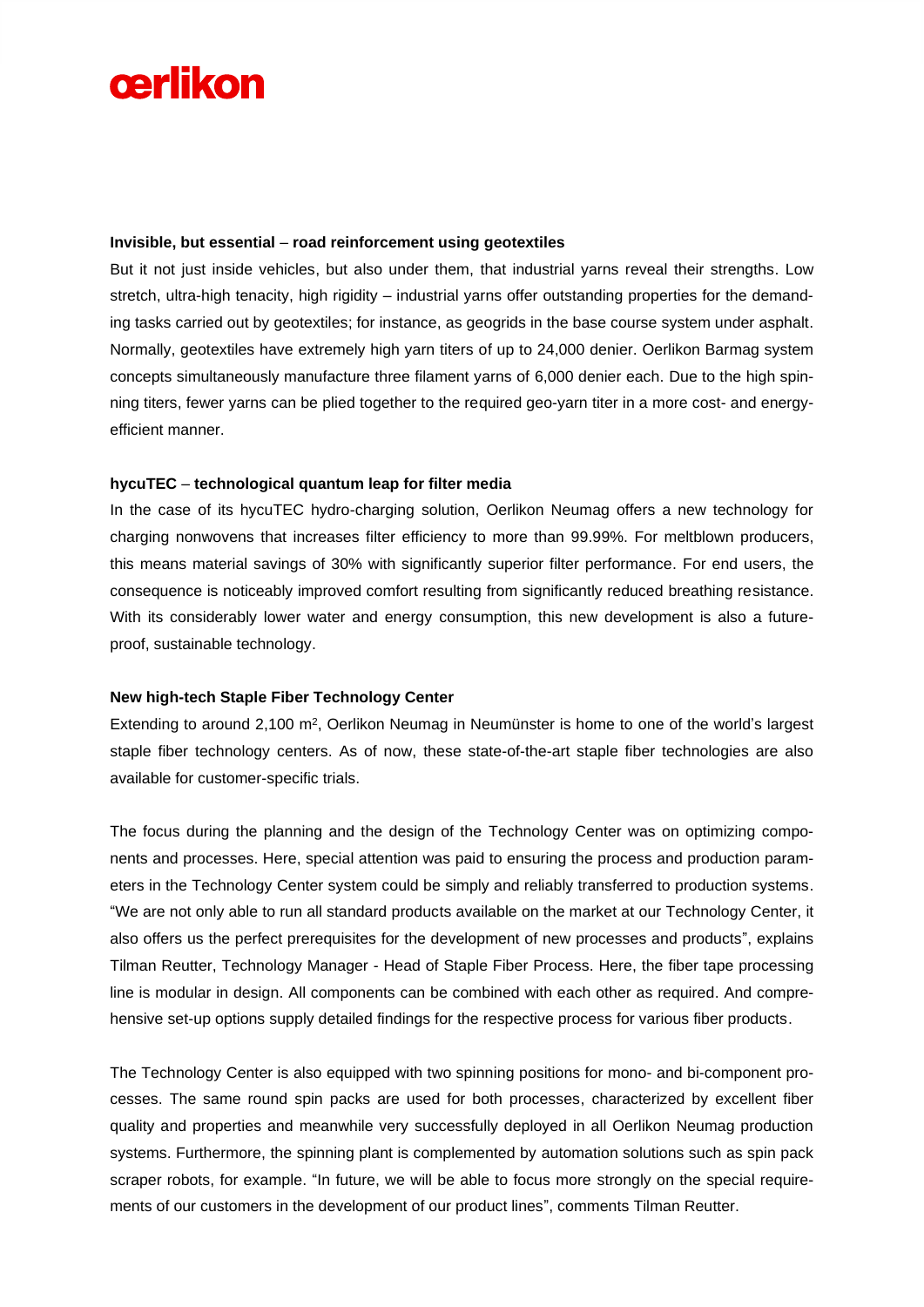

#### 5,351 characters including spaces



**Caption 1**: In accidents, the number one lifesaver is not the vehicle's body work or the airbag, but the seat belt. It holds the vehicle occupants firmly in position and thus enables other protective technologies to unfold their full function.

**Caption 2:** The new Staple Fiber Technology Center in Neumünster - with around 2,100 m<sup>2</sup> one of the largest in the world.

**Caption 3**: The hycuTEC process easily achieves filtration efficiencies in excess of 99.99% in the case of typical filter media.

#### **For further information:**

André Wissenberg Marketing, Corporate Communications & Public Affairs Tel. +49 2191 67 2331 Fax +49 2191 67 1313 andre.wissenberg@oerlikon.com

#### **About Oerlikon**

Oerlikon (SIX: OERL) is a global innovation powerhouse for surface engineering, polymer processing and additive manufacturing. Its solutions and comprehensive services, together with its advanced materials, improve and optimize the performance, function, design and sustainability of its customers' products and manufacturing processes in key industries. Oerlikon has been a technology pioneer for decades. All developments and activities have their origins in the passion for supporting customers in achieving their objectives and increasing sustainability. Headquartered in Pfäffikon, Switzerland, the group has two divisions: Surface Solutions and Polymer Processing Solutions. The group has a global footprint of more than 11,800 employees at 207 locations in 38 countries and generated sales of CHF 2.65 billion in 2021.

For further information: www.oerlikon.com